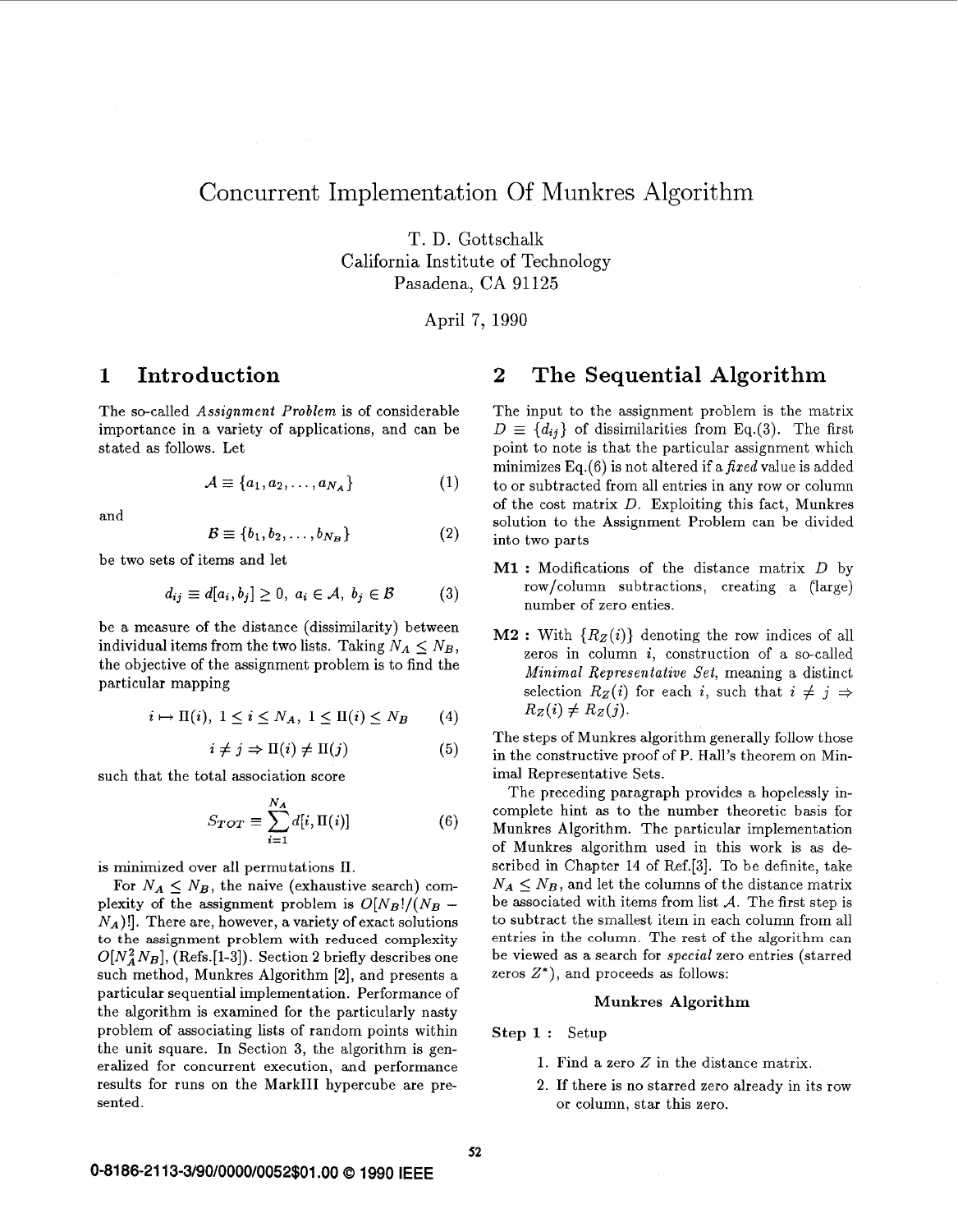- **3.** Repeat steps **1.1, 1.2** until all zeros have been considered.
- **Step 2** : *Z\** Count, Solution Assessment.
	- **1.** Cover every column containing a *Z\** .
	- 2. Terminate the algorithm if all columns are covered. In this case, the locations of the *Z\**  entries in the matrix provide the solution to the assignment problem.
- **Step 3** : Main Zero Search
	- 1. Find an uncovered *Z* in the distance matrix and prime it,  $Z \mapsto Z'$ . If no such zero exists, go to Step **5**
	- **2.** If No *Z\** exists in the row of the *Z',* go to Step **4.**
	- 3. If a *Z\** exists, cover this row and uncover the column of the *Z\*.* Return to Step 3.1 to find a new Z.
- **Step 4** : Increment Set Of Starred Zeros
	- 1. Construct the 'Alternating Sequence' of primed and starred zeros:
		- *2,* : Unpaired *2'* from Step **3.2.**
		- $Z_1$  : The  $Z^*$  in the column of  $Z_0$
		- $Z_{2N}$ : The Z' in the row of  $Z_{2N-1}$ , **if** such a zero exists.

 $Z_{2N+1}$ : The  $Z^*$  in the column of  $Z_{2N}$ .

the sequence eventually terminates with an unpaired  $Z' = Z_{2N}$  for some N.

- 2. Unstar each starred zero of the sequence.
- 3. Star each primed zero of the sequence, thus increasing the number of starred zeros by one.
- **4.** Erase all primes, uncover all columns and rows, and return to Step 2.

**Step** *5* : New Zero Manufactures

- 1. Let *h* be the smallest uncovered entry in the (modified) distance matrix.
- **2.** Add *h* to all covered rows.
- **3.** Subtract *h* from all uncovered columns
- **4.** Return to Step **3,** without altering stars, primes or covers.



Figure 1: Flowchart for Munkres algorithm

**A** (very) schematic flowchart for the algorithm is shown in Fig. $(1)$ . Note that Steps 1,5 of the algorithm overwrite the original distance matrix.

The preceeding algorithm involves flags (starred or primed) associated with zero entries in the distance matrix, as well as 'Covered' tags associated with individual rows and columns. The implementation of the zero tagging is done by first noting that there is *at most* one *Z\** or *Z'* in any row or column. The covers and zero tags of the algorithm are accordingly implemented using five simple arrays:

- $CC(k)$ : Covered column tags,  $1 \le k \le N_{COLS}$ .
- $CR(j):$  Covered row tags,  $1 \leq j \leq N_{Rows}$
- $\mathbf{ZS}(k)$ :  $Z^*$  locators for columns of the matrix. If positive,  $ZS(k)$  is the row index of the  $Z^*$  in the *kth* column of the matrix.
- $\mathbf{ZR}(j)$ :  $Z^*$  locators for rows of the matrix. If positive,  $ZR(j)$  is the column of the  $Z^*$  in the  $j^{th}$ row of the matrix.
- $\mathbf{ZP}(j)$ :  $Z'$  locators for rows of the matrix. If positive,  $\text{ZP}(j)$  is the column of the  $Z'$  in the  $j^{th}$  row of the matrix.

Entries in the cover arrays CC and CR are one if the row or column is covered zero otherwise. Entries in the zero-locator arrays ZS, ZR and ZP are zero if no zero of the appropriate type exists in the indexed row or column.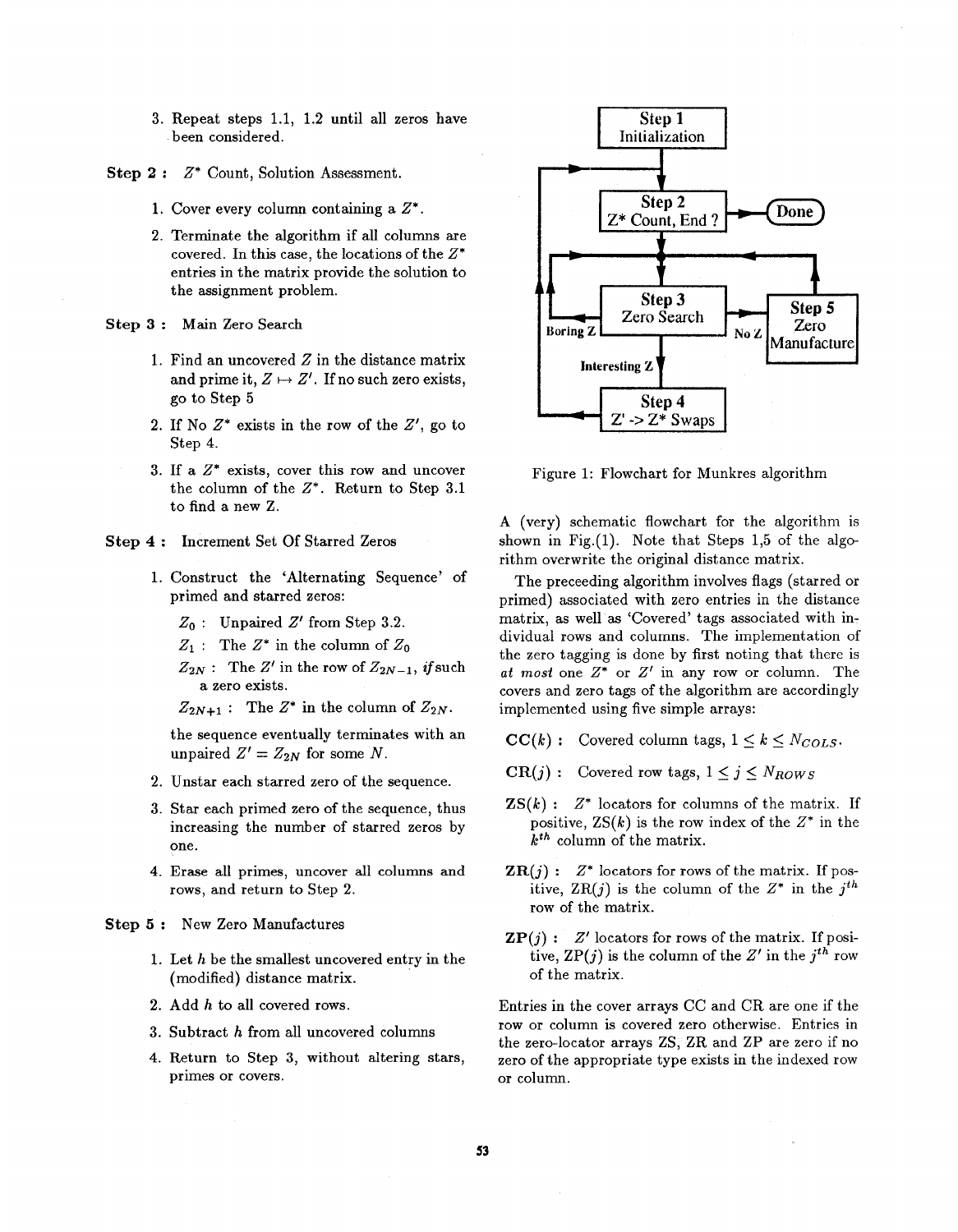

Figure 2: Timing results for the sequential algorithm versus problem size

With the Star-Prime-Cover scheme of the preceeding paragraph, a sequential implementation of Munkres algorithm is completely straightforward. At the beginning of Step 1, all cover and locator flags are set to zero, and the initial zero search provides an initial set of non-zero entries in ZS(). Step 2 sets appropriate entries in CC() to one and simply counts the covered columns. Steps **3** and 5 are trivially implemented in terms of the Cover/Zero arrays and the 'Alternating Sequence' for Step **4** is readily constructed from the contents of  $\text{ZS}($ ,  $\text{ZR}($ ) and  $\text{ZP}()$ .

As an initial exploration of Munkres algorithm, consider the task of associating two lists of random points within a 2D unit square, taking the cost function in Eq.(3) to be the usual Cartesian distance. Figure(2) plots total CPU times for execution of Munkres algorithm for equal size lists versus list size. The vertical axis gives CPU times in seconds for one node of the Mark111 hypercube. The circles and crosses show the time spent in Steps **5** and **3,** respectively. These two steps (zero search and zero manufacture) account for essentially *all* of the CPU time. For the 190x 190 case, the total CPU time spent in Step 2 was about 0.9 CPU sec, and that spent in Step **4** was too small to be reliably measured. The large amounts of time spent in Steps **3** and 5 arise from the very large numbers of times these parts of the algorithm are executed. The  $190 \times 190$  case involves 6109 entries into Step **3** and **593** entries into Step **5.** 

Since the zero searching in Step **3** of the algorithm is required so often, the implementation of this step is done with some care. The search for zeros is done column-by-column, and the code maintains pointers to both the last column searched and the most recently uncovered column (Step **3.3)** in order to reduce the time spent on subsequent re-entries to thc Step **3**  box of  $Fig.(1)$ .

The dashed line if  $Fig.(2)$  indicates the nominal  $\Delta T \propto N^3$  scaling predicted for Munkres algorithm. By and large, the timing results in Fig.(2) are consistent with this expected behavior. It should be noted, however, that both the nature of this scaling and the coefficient of  $N^3$  are very dependent on the nature of the data sets. Consider, for example, two identical trivial lists

$$
a_i \equiv b_i \equiv i, \ 1 \le i \le N \tag{7}
$$

with the distance between items given by the absolute value function. For the data sets in Eq.(7), the preliminaries and Step 1 of Munkres algorithm completely solve the association in a time which scales as *N2* . In contrast, the random point association problem is a much greater challenge for the algorithm, as nominal pairings indicated by the initial nearest-neighbor searches of the preliminary step are tediously undone in the creation of the staircase-like sequence of zeros needed for Step 4. As a brief, instructive illustration of nature of this processing, Fig.(3) plots the CPU time *Per Step* for the last passes through the outer loop of Fig.(1) for the  $150 \times 150$  assignment problem (recall that each pass through the outer loop increases the  $Z^*$  count by one). The processing load per step is seen to be highly non-uniform.

## **3 The Concurrent Algorithm**

The timing results from  $Fig.(2)$  clearly dictate the manner in which the calculations in Munkres algorithm should be distributes among the nodes of a hypercube for concurrent execution. The zero and minimum element searches for Steps **3** and **5** are the most time consuming and should be done concurrently. In contrast, the essentially bookkeeping tasks associated with Steps **2** and **4** require insignificant CPU time and are most naturally done in lockstep (i.e., all nodes of the hypercube perform the same calculations on the same data at the same time). The details of the concurrent algorithm are as follows.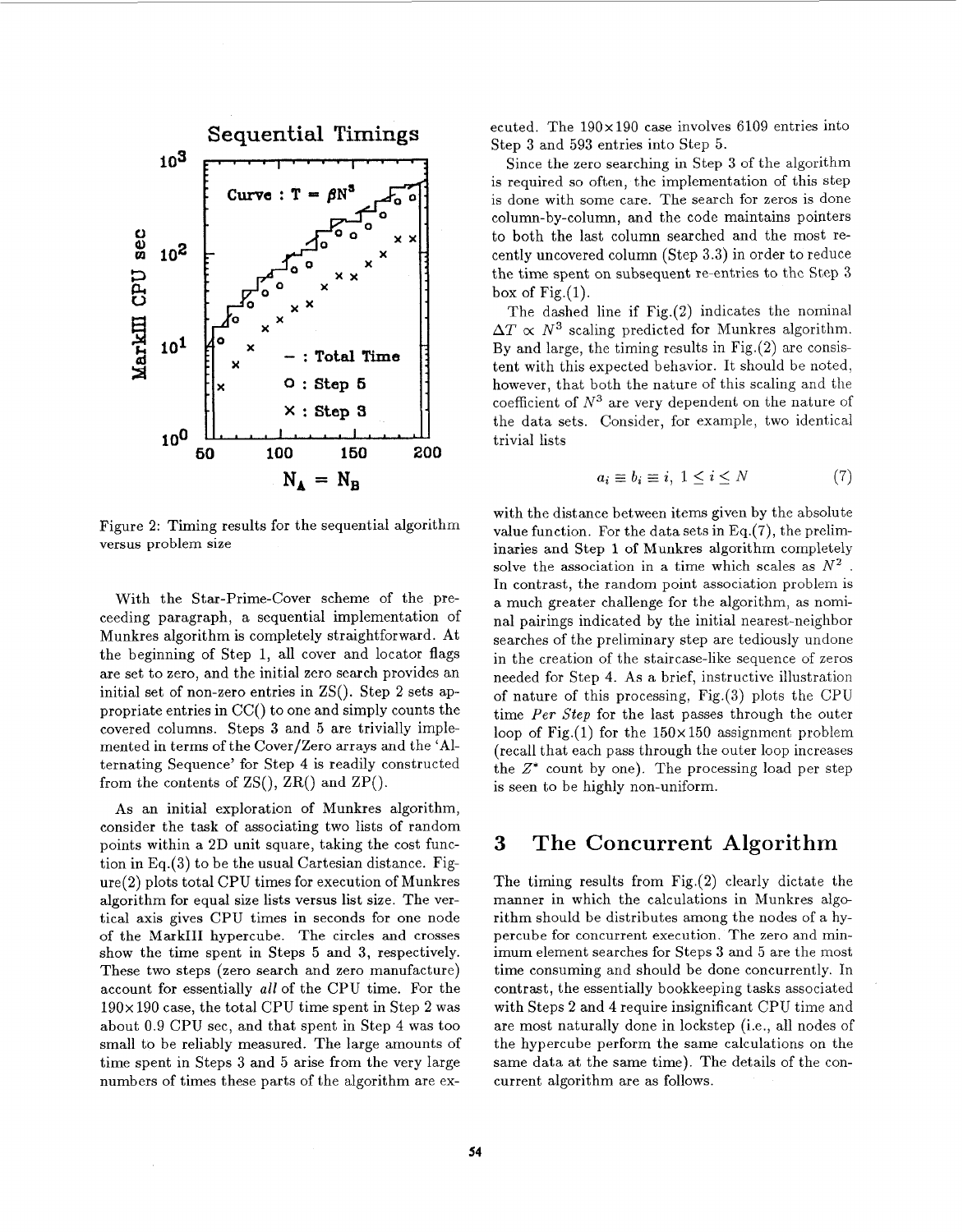

Figure **3:** Times per loop (i.e., *N[Z\*]* increment) for the last several loops in the solution of the  $150\times150$ problem.

## **Data Decomposition**

The distance matrix  ${d_{ij}}$  is distributed across the nodes of the hypercube, with entire columns assigned to individual nodes. (This assumes, effectively, that  $N_{COLS} \gg N_{NODES}$ , which is always the case for assignment problems which are big enough to be 'interesting'.) The cover and zero locator lists defined in Section 2 are duplicated on all nodes.

## **Task Decomposition**

The concurrent implementation of Step 5 is particularly trivial. Each node first finds its own minimum uncovered value, setting this value to some 'infinite' token if all columns assigned to the node are covered. **A** simple loop on communication channels determines the global minimum among the node-by-node minimum values, and each node then modifies the contents of its local portion of the distance matrix according to Steps(5.2,5.3).

The concurrent implementation of Step **3** is just slightly more awkward. On entry to Step **3,** each node searches for zeros according to the rules of Section 2, and fills a 3-element status list:

$$
L[j] \equiv L[\text{Node}_j] \equiv \{S, k_{ROW}, k_{COL}\} \tag{8}
$$

where  $S$  is a zero-search status flag.

$$
S \equiv \begin{cases} -1 & \text{No } Z \text{ was found} \\ 0 & Z \text{ with } Z^* \text{ in row (Boring)} \\ 1 & Z \text{ without } Z^* \text{ (Interestingly)} \end{cases} \tag{9}
$$

If the status is non-negative, the last two entries in the status list specify the location of the found zero. **A** simple channel loop is used to collect the individual status lists of each node into all nodes, and the action taken next by the program is **as** follows:

- *<sup>0</sup>*If all nodes give negative status (no *2* found), all nodes proceed to Step 5.
- *<sup>0</sup>*If any node gives status 1, all nodes proceed to Step **4** for lockstep updates of the zero location lists, using the row-column indices of the node which gave status 1 **as** the starting point for Step **4.1.** If more than one node returns status 1 (highly unlikely, in practice), only the first such node (lower node number) is used.
- *0* If all zeros uncovered are 'Boring', the coverswitching in Step **3.3** of the algorithm is performed. This is done in lockstep, processing the *2's* returned by the nodes in order of increasing node number. Note that the cover rearrangements performed for one node may well cover a *2*  returned by a node with higher node number. In such cases, the nominal *2* returned by the later node is simply ignored.

It is worth emphasizing that only the actual *searches*  for zero and minimum entries in Steps 3 and 5 are done concurrently. The updates of the cover and zero locator lists are done in unison.

The concurrent algorithm has been implemented on the MarkIII hypercube, and has been tested against random point association tasks for a variety of list sizes. Before examining results of these tests, however, it is worth noting that the concurrent implementation is not particularly dependent on the hypercube topology. The only communication-dependent parts of the algorithm are

- 1. Determination of the ensemble-wide minimum value for Step 5.
- 2. Collection of the loca1,Step **3** status lists (Eq.(9).

either of which could be easily done for almost any MIMD architecture.

Table 1 presents performance results for the association of random lists of 200 points on the MarkIII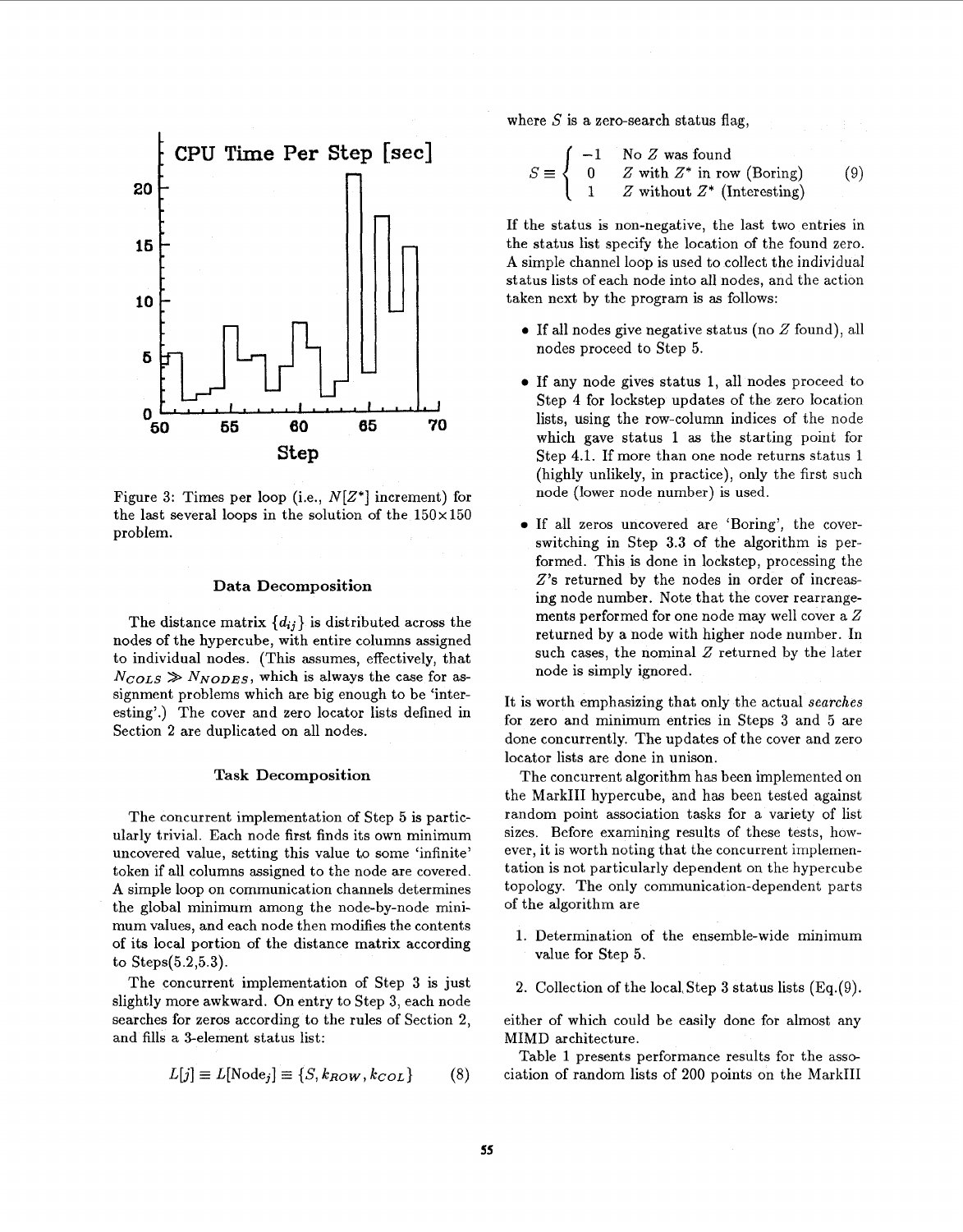| N[Nodes]                  |                |        |        |        |
|---------------------------|----------------|--------|--------|--------|
| T[Total]                  | 654.83         | 372.70 | 205.48 | 119.25 |
| T[Step 3]                 | 183.80         | 128.04 | 81.59  | 56.66  |
| T[Step 5]                 | 462.06         | 237.54 | 117.39 | 57.94  |
| $\epsilon_{\text{Total}}$ |                | 0.878  | 0.800  | 0.686  |
| $\epsilon$ Step 3         |                | 0.718  | 0.563  | 0.405  |
| $\epsilon$ Step 5         | $\blacksquare$ | 0.973  | 0.984  | 0.997  |
| N[Step 3]                 | 7075           | 4837   | 3483   | 2778   |

Table 1: Concurrent performance For 200×200 random points

hypercube for various cube dimensions. (For consistency, of course, the same input lists are used for all runs.) Time values are given in CPU seconds for the total execution time, as well **as** the time spent in Steps 3 and 5. Also given are the standard concurrent execution efficiencies,

$$
\epsilon_N \equiv \frac{T[1 \text{ Node}]}{N \times T[ N \text{ Nodes} ]}
$$
 (10)

**as** well **as** the numbers of times the Step 3 box of Fig.(l) is entered during execution of the algorithm. The numbers of entries into the other boxes of  $Fig.(1)$ are independent of the hypercube dimension.

There is an aspect of the timing results in Table 1 which should be noted. Namely, essentially *all* inefficiencies of the concurrent algorithm are associated with Step 3 for 2 Nodes compared to Step 3 for 1 Node. The times spent in Step 5 are approximately halved for each increase in the dimension of the hypercube. However, the efficiencies associated with the zero searching in Step 3 are rather poorer, particularly for larger numbers of nodes.

At a simple, qualitative level, the inefficiencies associated with Step 3 are readily understood. Consider the task of finding a single zero located somewhere inside an  $N \times N$  matrix. The mean sequential search time is

$$
\langle T_{\text{Search}}[1 \text{ Node }] \rangle \propto (N \times N)/2 \tag{11}
$$

since, on average, half of the entries of the matrix will be examined before the zero is found. Now consider the same zero search on two nodes. The node which has the half of the matrix containing the zero will find it in about half the time of Eq.(ll). *However,* the other node will *always* search through all of its *N* x  $N/2$  items before returning a null status for Eq.(9). Since the node which found the zero must wait for the other node before the (lockstep) modifications of zero

| N[Nodes]                  |       |       |       |       |
|---------------------------|-------|-------|-------|-------|
| T[Total]                  | 68.08 | 38.79 | 23.11 | 16.40 |
| T[Step 3]                 | 19.63 | 13.09 | 9.69  | 8.00  |
| T[Step 5]                 | 44.99 | 22.99 | 11.79 | 6.16  |
| $\epsilon_{\text{Total}}$ |       | 0.878 | 0.736 | 0.519 |
| $\epsilon$ Step 3         |       | 0.750 | 0.506 | 0.307 |
| $\epsilon$ Step 5         |       | 0.978 | 0.954 | 0.913 |
| N[Step 3]                 | 2029  | 1430  | 1134  | 991   |

Table 2: Concurrent performance For  $100 \times 100$  random points

locators and cover tags, the node without the zero determines the actual time spent in Step 3, *so* that

$$
\langle T_{\text{Search}}[ 2 \text{ Nodes } ] \rangle \approx \langle T_{\text{Search}}[ 1 \text{ Node } ] \rangle \quad (12)
$$

In the full program, the concurrent bottleneck is not as bad as Eq.(12) would imply. As noted above, the concurrent algorithm can process multiple 'Boring' Z's in a single pass through Step 3. The frequency of such multiple Z's per step can be estimated by noting the decreasing number of times Step **3** is entered with increasing hypercube dimension, as indicated in Table 1. Moreover, each node maintains a counter of the last column searched during Step 3. On subsequent re-entries, columns prior to this marked column are searched for zeros only if they have had their cover tag changed during the prior Step 3 processing. While each of these algorithm elements does diminish the problems associated with  $Eq.(12)$ , the fact remains that the search for zero entries in the distributed distance matrix is the least efficient step in concurrent implementations of Munkres algorithm.

The results presented in Table 1 demonstrate that an efficient implementation of Munkres algorithm is certainly feasible. It is next interesting to examine how these efficiencies change as the problem size is varied.

The results shown in Tables 2,3 demonstrate an improvement of concurrent efficiencies with increasing problem size - the expected result. For the  $100 \times 100$ problem on 8 nodes, the efficiency is only about 50problem is too small for 8 nodes, with only 12 or 13 columns of the distance matrix assigned to individual nodes.

While the performance results in Tables 1-3 are certainly acceptable, it is nonetheless interesting to investigate possible improvements of efficiency for the zero searches in Step 3. The obvious candidate for an algorithm modification is some sort of checkpoint-